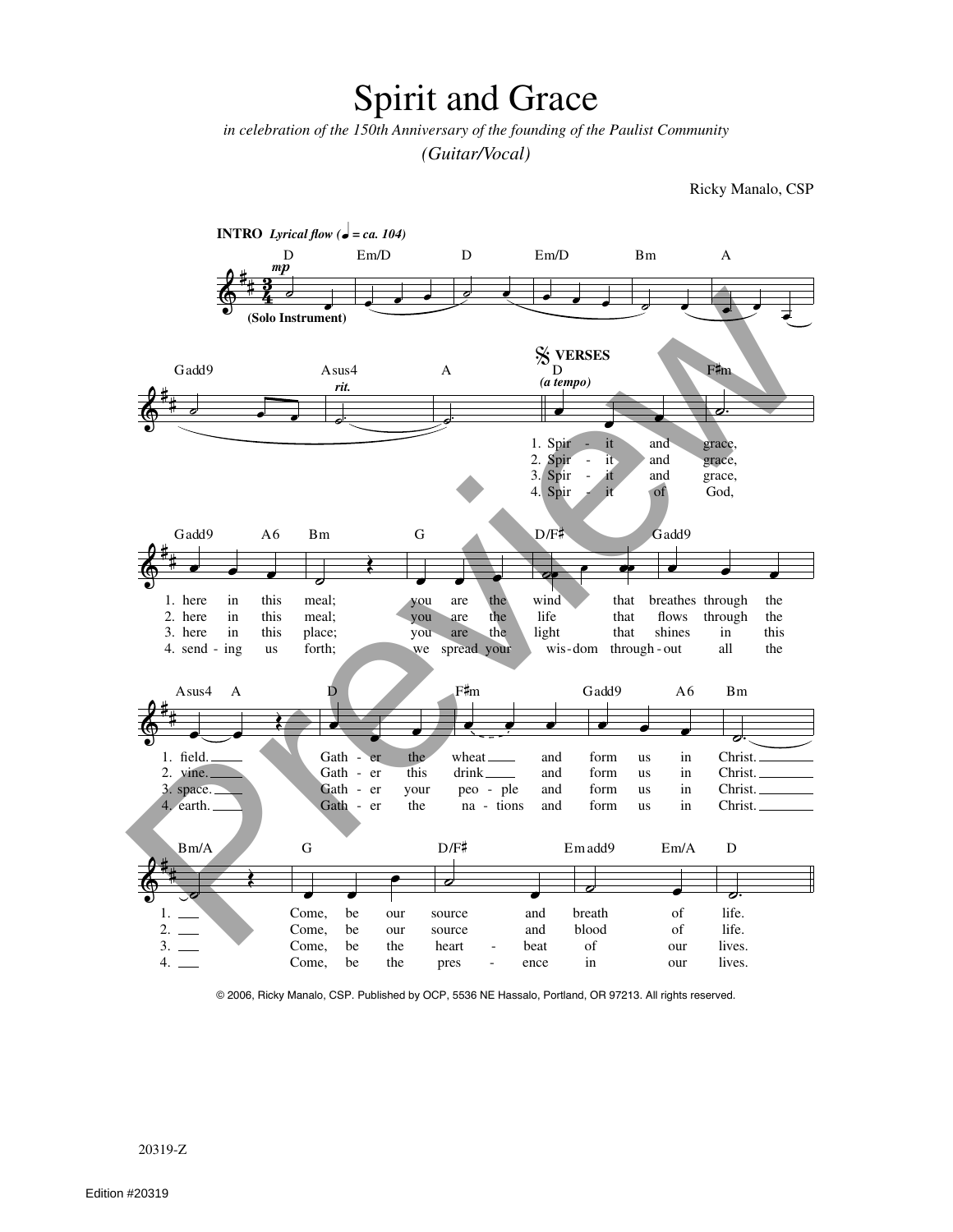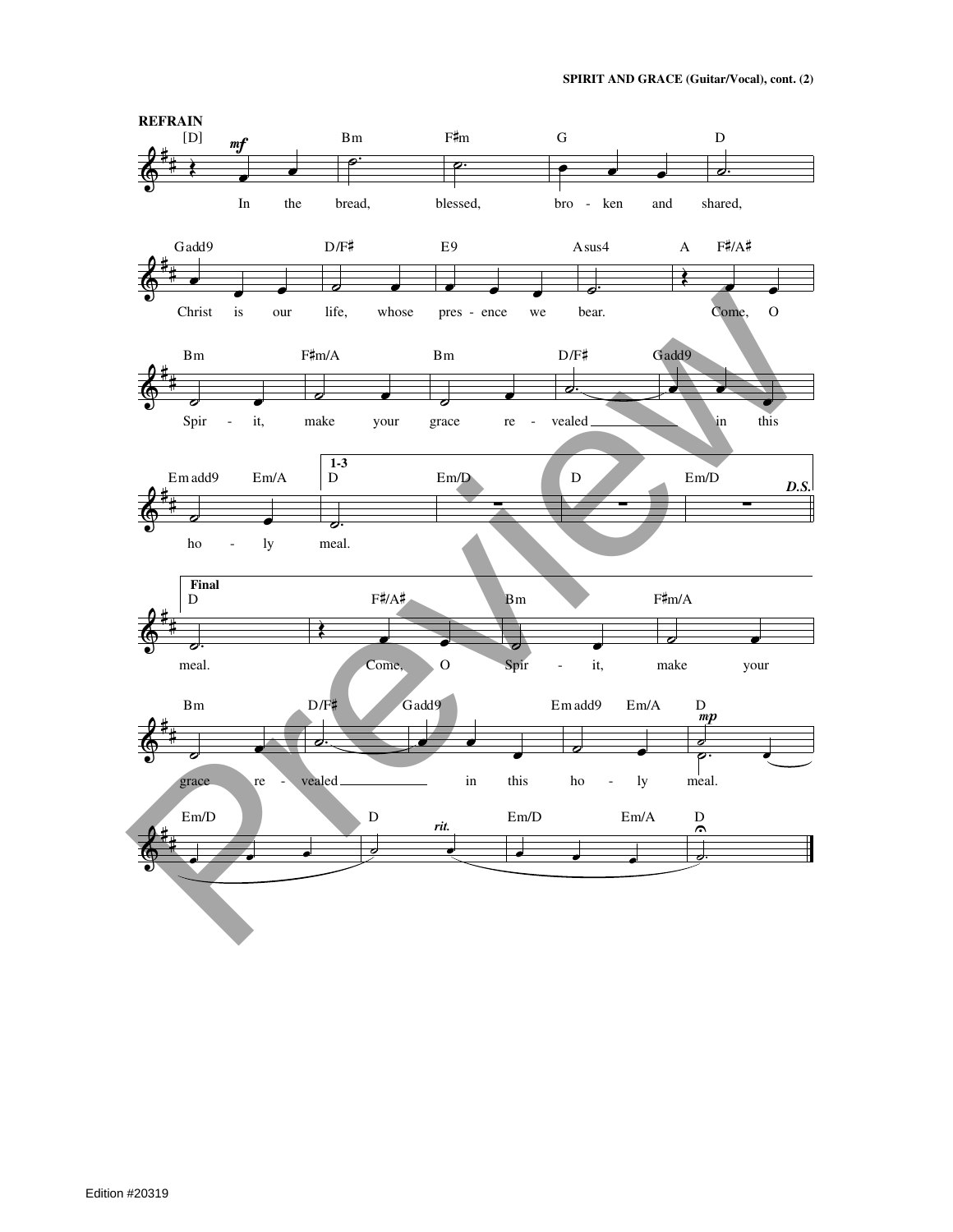## Spirit and Grace

*in celebration of the 150th Anniversary of the founding of the Paulist Community*

Ricky Manalo, CSP Choral arrangement by Craig S. Kingsbury



© 2006, Ricky Manalo, CSP. Published by OCP, 5536 NE Hassalo, Portland, OR 97213. All rights reserved.

**\*Keyboard omits top notes in first eight measures when solo instrument plays.**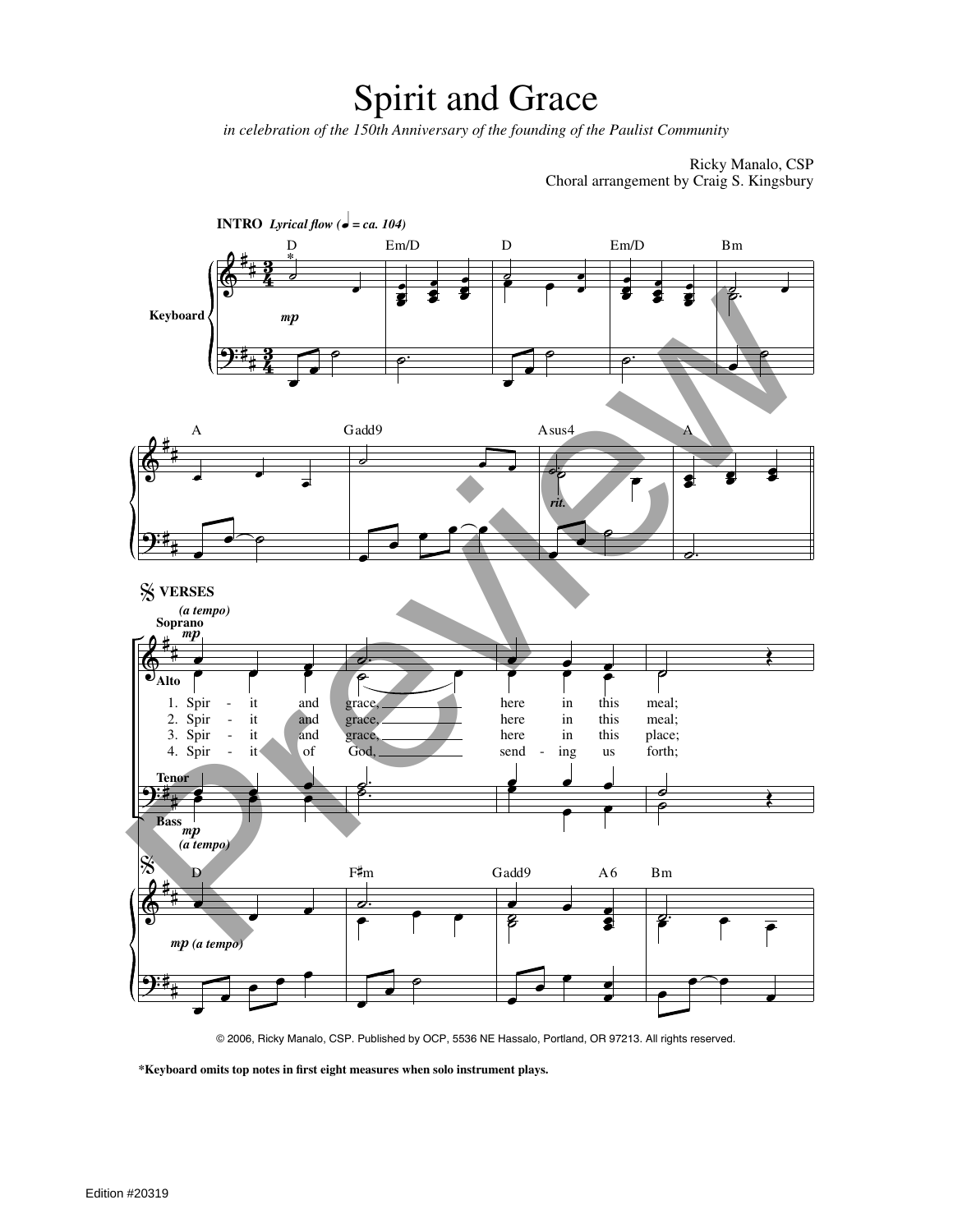**SPIRIT AND GRACE (Keyboard/Choral), cont. (2)**

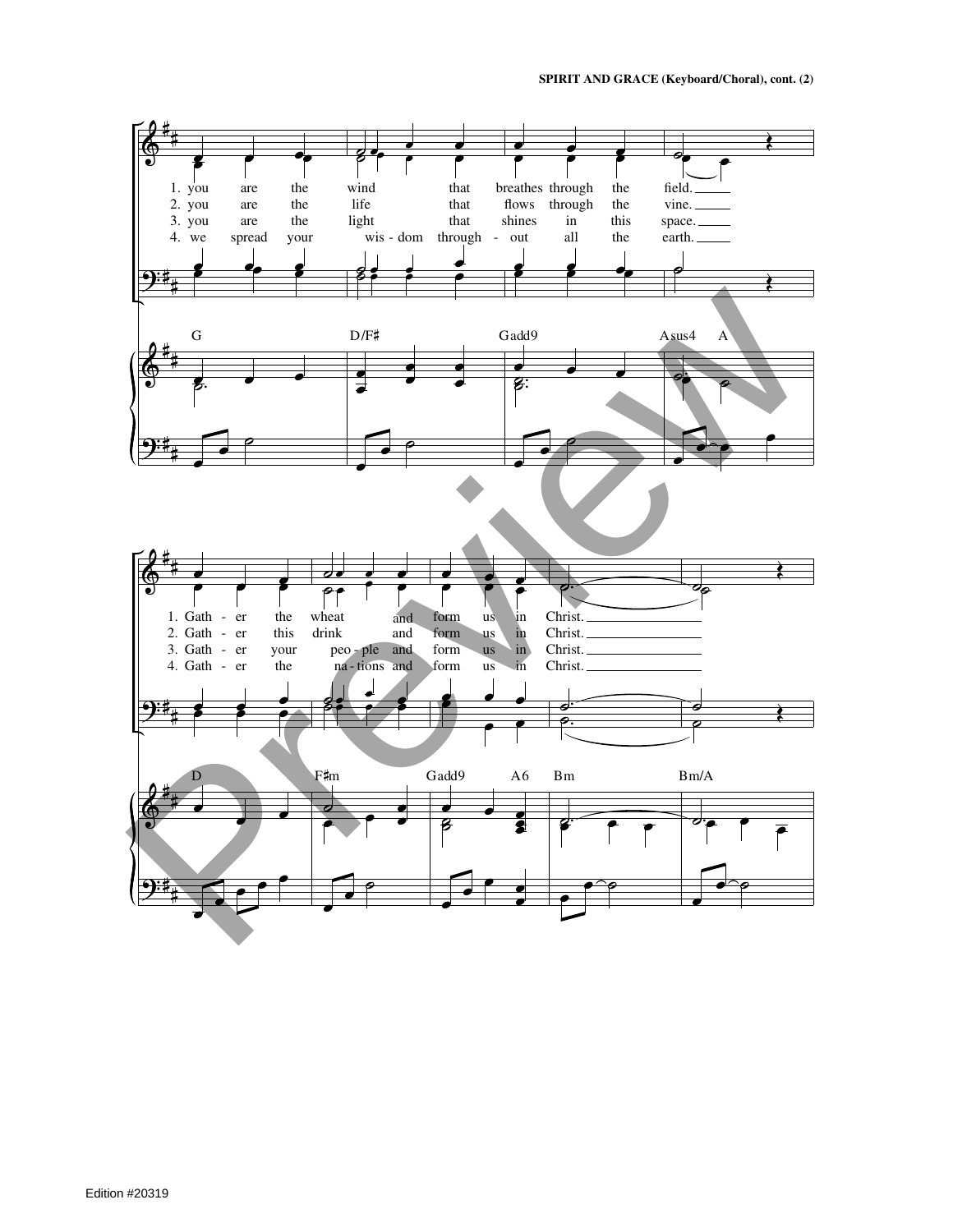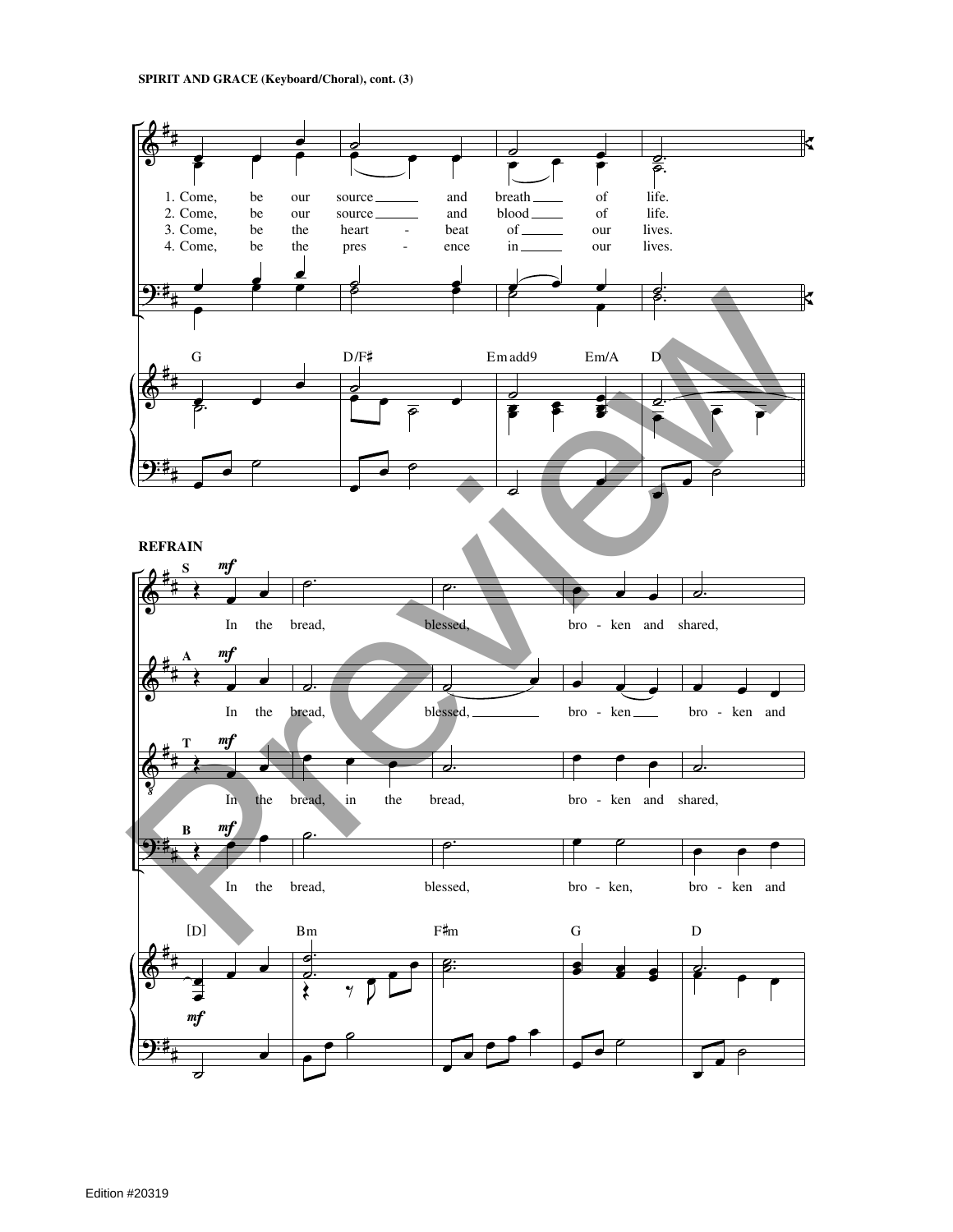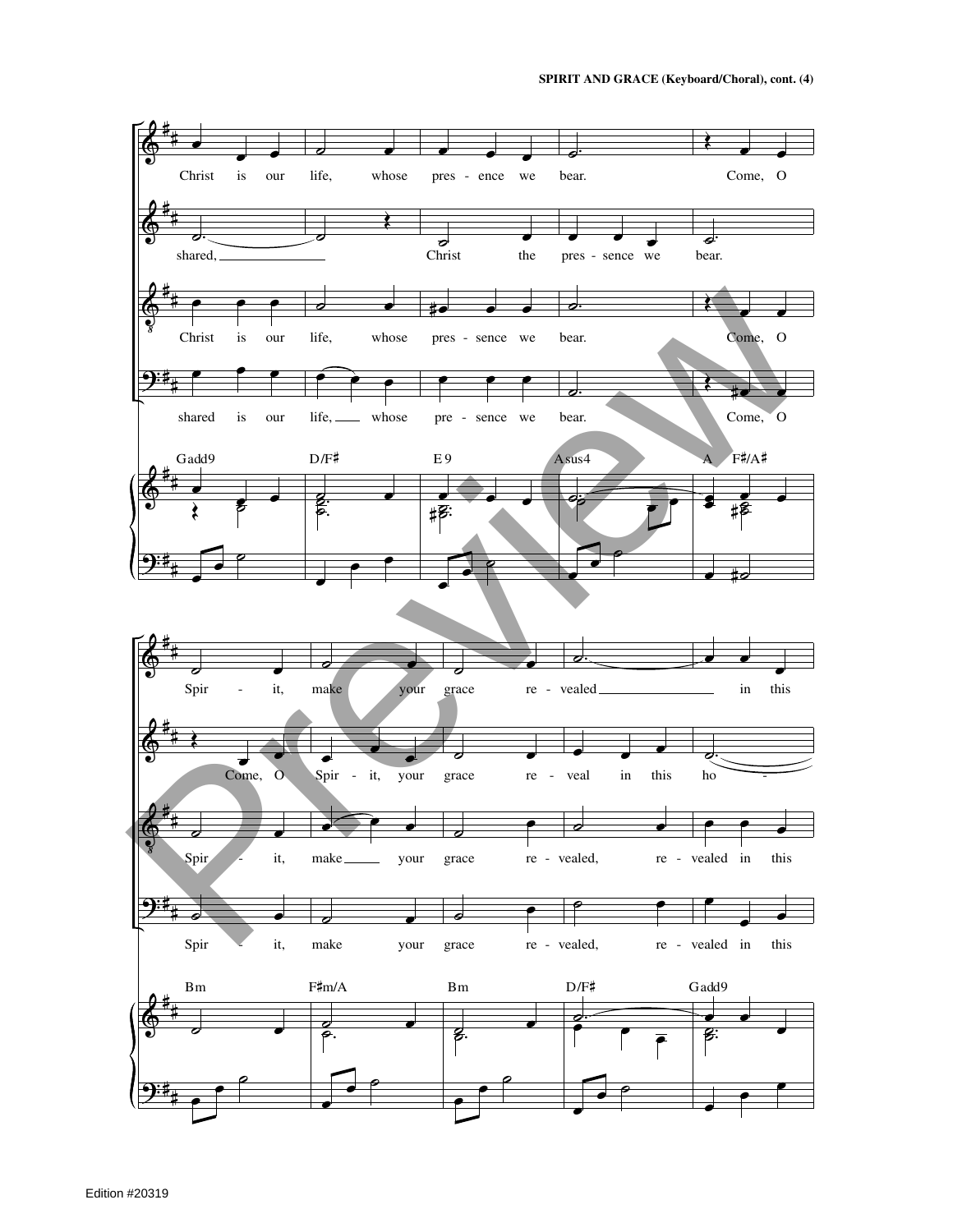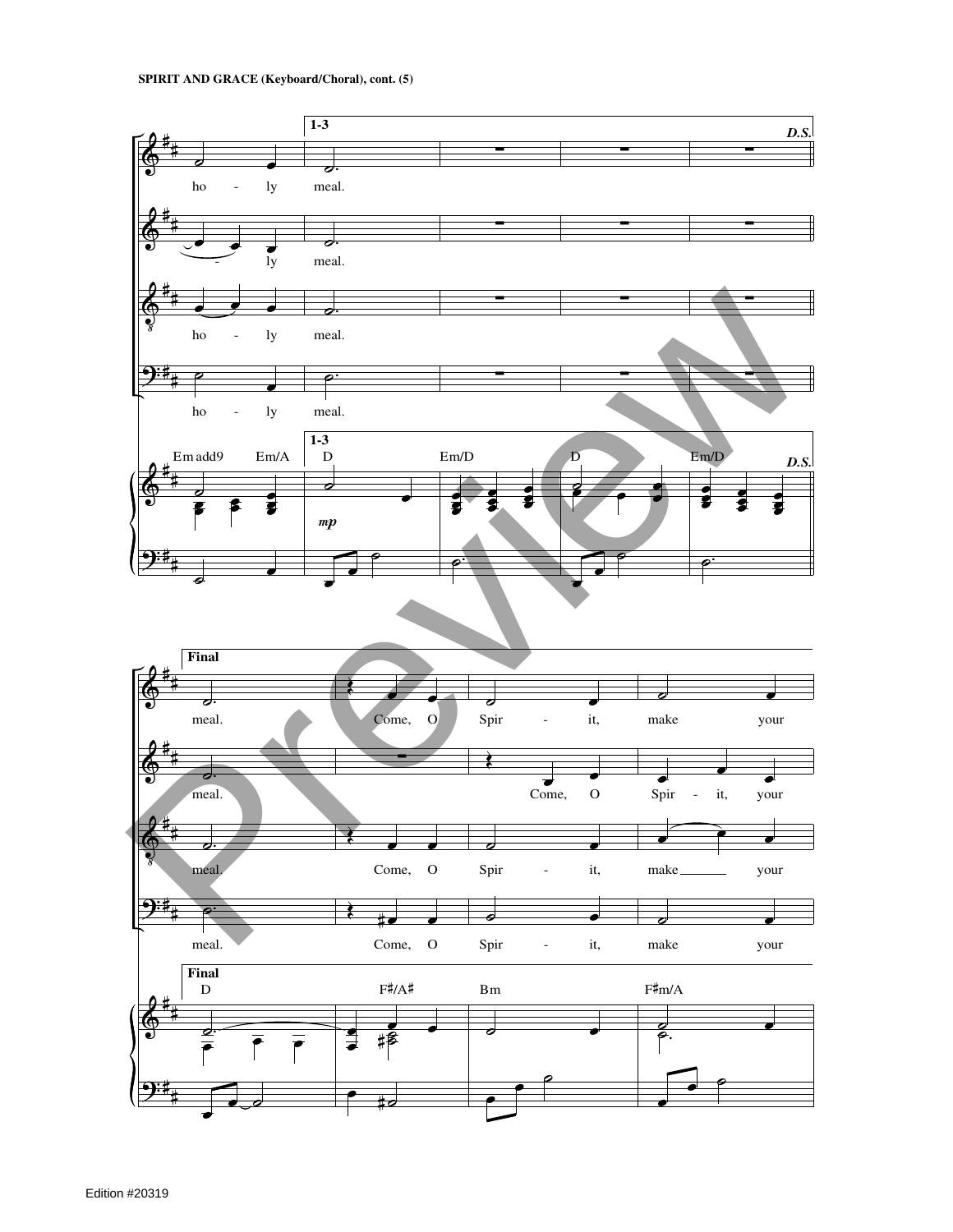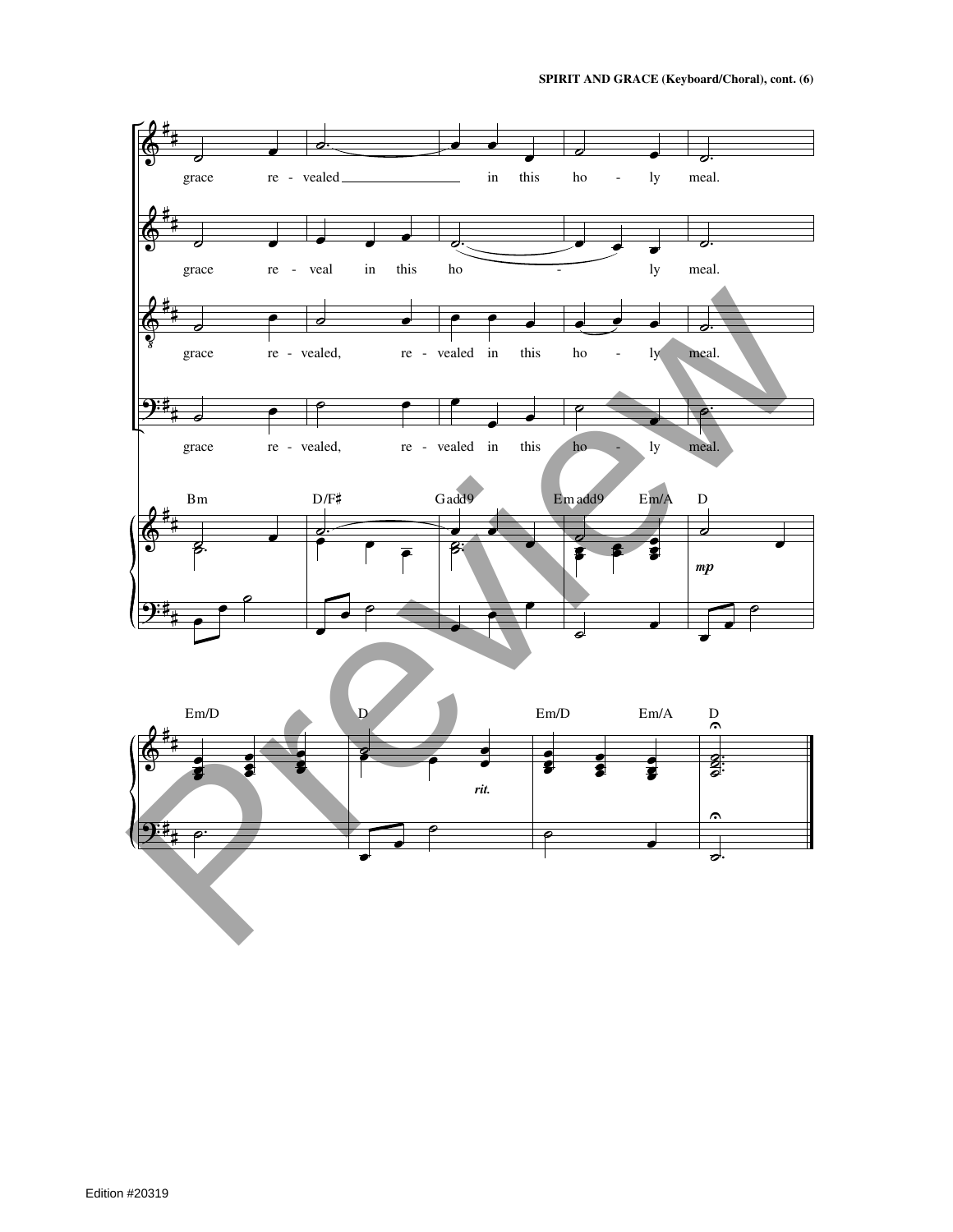## Spirit and Grace

 $\oint_0^4$  $+2$  $\frac{5}{4}$ **INTRO** Lyrical flow ( $\bullet$  = ca. 104) ˙  $\boldsymbol{m}$  $\bullet$   $\bullet$   $\bullet$   $\bullet$   $\bullet$   $\bullet$   $\bullet$  $\oint$ # ˙ œ œ œ œ  $\overline{\phantom{a}}$ *rit.*  $\overline{\phantom{a}}$  $\oint_0^4$ # % **VERSES 1–4 Tacet Verses 1 and 3** *(a tempo)* ˙ <u></u>  $\blacksquare$  $\oint_0^4$  $\overrightarrow{a}$  $\overrightarrow{)}$  $\frac{1}{2}$  $\bullet$   $\bullet$   $\bullet$   $\bullet$   $\bullet$   $\bullet$  $\oint_0^4$  $\begin{array}{c} \begin{array}{c} \bullet \\ \end{array} \end{array}$  $\bullet$  ₾ ₾ ₾ ₾ ₾ ₾ œ œ œ œ œ ˙.  $\oint_0^4$ # **REFRAIN** ∑  $\frac{1}{\sqrt{2}}$ Œ <sup>œ</sup>  $\frac{1}{2}$ œ . ˙ Œ <sup>œ</sup> <sup>œ</sup> <sup>œ</sup> <sup>œ</sup>  $\oint_0^4$ #  $\frac{a}{c}$ œ  $\begin{array}{c} \bullet \\ \bullet \\ \bullet \end{array}$ œ œ  $\oint_0^4$ #  $\Rightarrow$ œ œ œ ˙ œ œ œ œ  $\boldsymbol{m}$ **1-3** ˙  $\bullet$   $\bullet$   $\bullet$   $\bullet$   $\bullet$   $\bullet$ *D.S.* œ  $\oint_0^4$ # **Final**  $\begin{array}{c} \begin{array}{c} \bullet \end{array} & \bullet \end{array}$ **6**  $\oint_0^4$ #  $\boldsymbol{m}$ ˙ œ <sup>œ</sup> <sup>œ</sup> <sup>œ</sup> ˙ *rit.* <sup>œ</sup> <sup>œ</sup> <sup>œ</sup> <sup>œ</sup> ˙. <sup>U</sup> Ricky Manalo, CSP SOLO INSTRUMENT **Arranged** by Craig S. Kingsbury Preview

© 2006, Ricky Manalo, CSP. Published by OCP, 5536 NE Hassalo, Portland, OR 97213. All rights reserved.